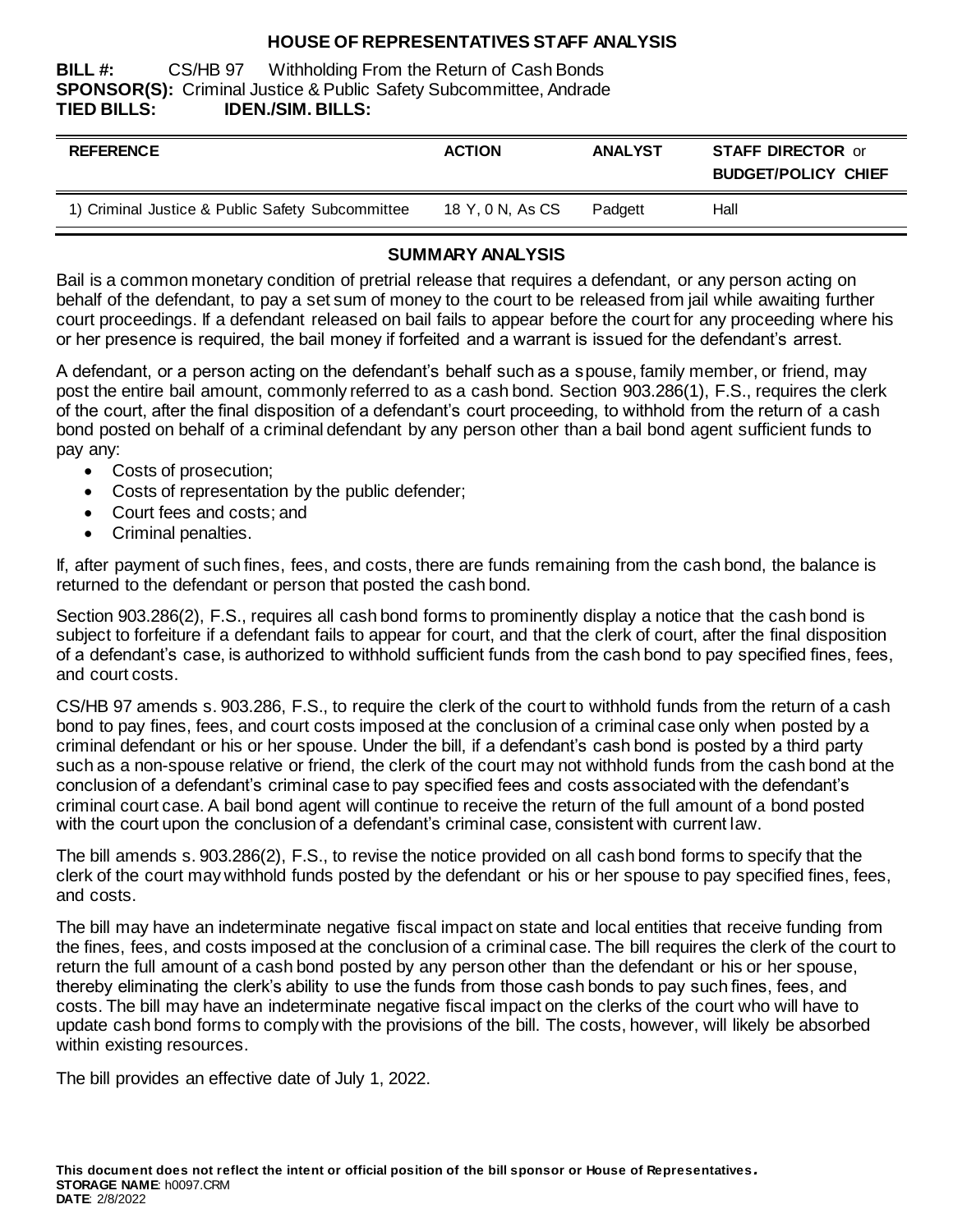### **FULL ANALYSIS**

## **I. SUBSTANTIVE ANALYSIS**

# A. EFFECT OF PROPOSED CHANGES:

# **Background**

#### Pretrial Release

Article I, section 14, of the Florida Constitution provides, with some exceptions, that every person charged with a crime or violation of a municipal or county ordinance is entitled to pretrial release on reasonable grounds. A judge is required to presume that nonmonetary conditions<sup>1</sup> are sufficient for any person to be granted pretrial release who is not charged with a dangerous crime.<sup>2</sup> Although a court has the authority to impose any number of pretrial release conditions, it must impose conditions of release that require the defendant to refrain from criminal activity and to refrain from contact with a victim, if applicable.<sup>3</sup> If a defendant violates pretrial release conditions, he or she may be arrested and held to answer before the court having jurisdiction to try the defendant.<sup>4</sup>

#### Bail

Bail is a common monetary condition of pretrial release that requires a defendant, or a person acting on behalf of the defendant, to pay a set sum of money to the court to be released from jail while awaiting further court proceedings.<sup>5</sup> If a defendant released on bail fails to appear before the court for any proceeding where his or her presence is required, the bail money if forfeited and a warrant is issued for the defendant's arrest.

In determining whether to release a defendant on bail and setting a bail amount, a judge must consider:

- The nature and circumstances of the offense charged.
- The weight of the evidence against the defendant.
- The defendant's family ties, length of residence in the community, employment history, financial resources, and mental condition.
- The defendant's past and present conduct, including any record of convictions, previous flight to avoid prosecution, or failure to appear at court proceedings.
- The nature and probability of danger which the defendant's release poses to the community.
- The source of funds used to post bail or procure an appearance bond.
- Whether the defendant is already on release pending resolution of another criminal proceeding or on probation, parole, or other release pending completion of a sentence.
- The street value of any drug or controlled substance connected to or involved in the criminal charge.
- The nature and probability of intimidation and danger to victims.
- Whether there is probable cause to believe that the defendant committed a new crime while on pretrial release.
- Any other facts that the court considers relevant.

**DATE**: 2/8/2022

l <sup>1</sup> Nonmonetary conditions include any condition that does not require the payment of a financial guarantee, such as releasing the arrestee on his or her recognizance, placement in a pretrial release program, or placing restrictions on the arrestee's trave l, association, or place of abode. *See* Fla. R. Crim. P. 3.131.

<sup>&</sup>lt;sup>2</sup> S. 907.041(3), F.S. "Dangerous crimes" include: arson; aggravated assault; aggravated battery; illegal use of explosives; chi ld abus e or aggravated child abuse; abuse or aggravated abuse of an elderly person or disabled adult; aircraft piracy; kidnapping; homicide; manslaughter; sexual battery; robbery; carjacking; lewd, lascivious, or indecent assault or act upon or in presence of a chil d under the age of 16 years; sexual activity with a child, who is 12 years of age or older but less than 18 years of age, by or at solicitation of pers on in familial or custodial authority; burglary of a dwelling; stalking and aggravated stalking; act of domestic violence as def ined in s. 741.28, F.S.; home invasion robbery; act of terrorism as defined in s. 775.30, F.S.; manufacturing any substances in violation of chapter 893; attempting or conspiring to commit any such crime; and human trafficking. S. 907.041, F.S.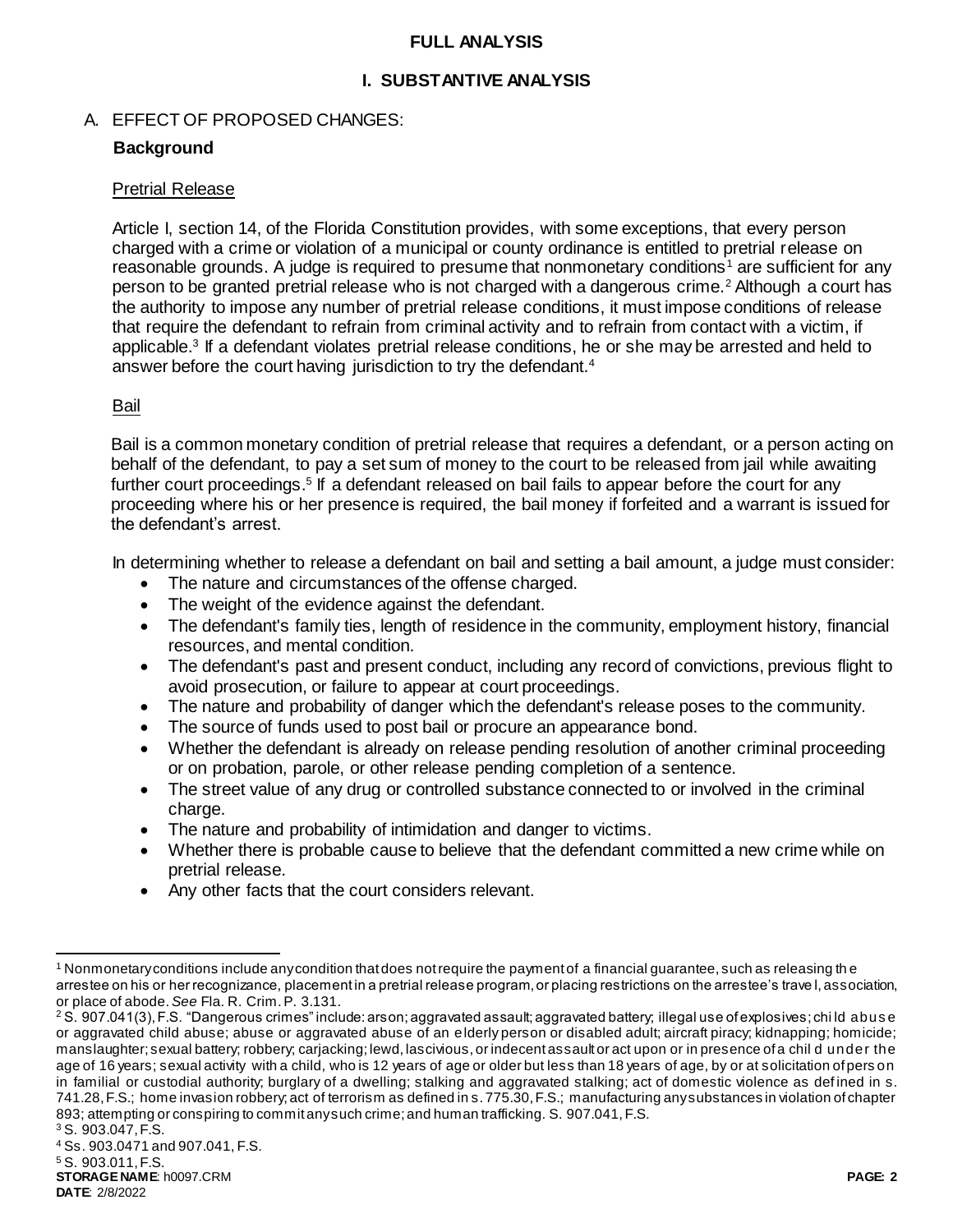- Whether the crime charged is a violation of ch. 874, F.S., relating to criminal gangs or subject to reclassification under s. 843.22, F.S., for committing the offense of traveling across county lines with the intent to commit a burglary.
- Whether the defendant, other than a defendant whose only criminal charge is a misdemeanor criminal traffic offense under ch. 316, F.S., is required to register as a sexual offender under s. 943.0435, F.S., or a sexual predator under s. 775.21, F.S.<sup>6</sup>

# Cash Bond

A defendant, or a person acting on the defendant's behalf such as a spouse, family member, or friend, may post the entire bail amount, commonly referred to as a cash bond.<sup>7</sup> Section 903.286(1), F.S., requires the clerk of the court, after the final disposition of a defendant's court proceeding, to withhold from the return of a cash bond posted on behalf of a criminal defendant by any person other than a bail bond agent sufficient funds to pay any:

- Costs of prosecution:<sup>8</sup>
- Costs of representation by the public defender;<sup>9</sup>
- Court fees:
- Court costs: and
- $\bullet$  Criminal penalties.<sup>10</sup>

If, after payment of such fines, fees, and costs, there are funds remaining from the cash bond, the balance is returned to the defendant or person that posted the cash bond.

Section 903.286(2), F.S., requires all cash bond forms to prominently display a notice that the cash bond is subject to forfeiture if a defendant fails to appear for court, and that the clerk of court, after the final disposition of a defendant's case, is authorized to withhold sufficient funds from the cash bond to pay specified fines, fees, and court costs.

# **Effect of Proposed Changes**

CS/HB 97 amends s. 903.286(1), F.S., to require the clerk of the court to withhold funds from the return of a cash bond to pay fines, fees, and court costs imposed at the conclusion of a criminal case only when posted by a criminal defendant or his or her spouse. Under the bill, if a defendant's cash bond is posted by a third party such as a non-spouse relative or friend, the clerk of the court may not withhold funds from the cash bond at the conclusion of a defendant's criminal case to pay specified fees and costs associated with the defendant's criminal court case. A bail bond agent will continue to receive the return of the full amount of a bond posted with the court upon the conclusion of a defendant's criminal case, consistent with current law.

The bill amends s. 903.286(2), F.S., to revise the notice provided on all cash bond forms to specify that the clerk of the court may withhold funds posted by the defendant or his or her spouse to pay specified fines, fees, and costs.

 $\overline{a}$ 

 $6$  S. 903.046(2), F.S.

<sup>&</sup>lt;sup>7</sup> In the alternative, a defendant may elect to use a criminal surety bail bond executed by a bail bond agent. Generally, to use the services of a bail bond agent, an incarcerated person must pay a nonrefundable fee to the bail bond agent equal to 10 percent of the bond amount set by the court. This contract obligates the bail bond agent to ensure a defendant appears at all required court appearances.S. 903.105, F.S. *See also* Florida Dept. of Financial Services, *Bail Bonds Overview* 

<https://www.myfloridacfo.com/division/consumers/understandingcoverage/bailbondsoverview.htm> (last visited Feb. 8, 2022). 8 Costs of prosecution are generally set at \$50 for a misdemeanor or criminal traffic offense and \$100 for a felony offense. The court may award a higher amount upon a showing of sufficient proof that higher costs were incurred by the prosecution. Proceeds are deposited into the State Attorneys Revenue Trust Fund. S. 938.27(8), F.S.

<sup>9</sup> Costs of representation by the public defender include a \$50 initial application fee and a \$50 fee for legal representation for a misdemeanor or criminal traffic offense and \$100 for legal representation for a felony offense. The court may award a higher amount upon a showing of sufficient proof that higher fees or costs were incurred by the public defender. Proceeds are deposited into the Indigent Criminal Defense Trust Fund. Ss. 27.52 and 938.29, F.S.

**STORAGE NAME**: h0097.CRM **PAGE: 3** <sup>10</sup> S. 903.286, F.S. The amount of court fees, court costs, and criminal penalties vary depending on the jurisdiction and the nature of the defendant's criminal charge. The fees, costs, and fines are used to fund the operations of the court system, as well as various other programs related to criminal justice. *See* ch. 938, F.S.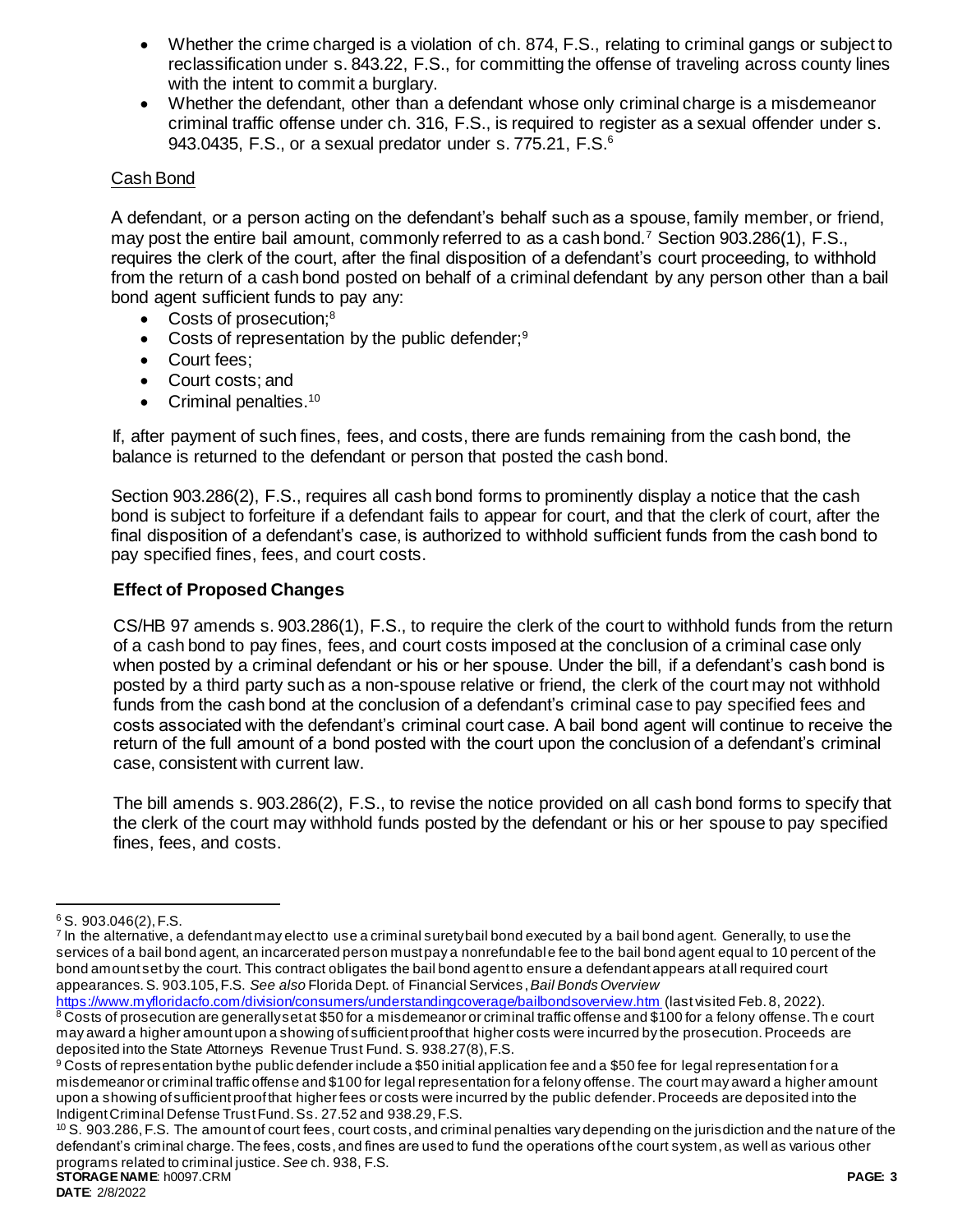The bill provides an effective date of July 1, 2022.

B. SECTION DIRECTORY:

**Section 1:** Amends s. 903.286, F.S., relating to return of cash bond; requirement to withhold unpaid fines, fees, court costs; cash bond forms.

**Section 2:** Provides an effective date of July 1, 2022.

# **II. FISCAL ANALYSIS & ECONOMIC IMPACT STATEMENT**

- A. FISCAL IMPACT ON STATE GOVERNMENT:
	- 1. Revenues:

See Fiscal Comments.

2. Expenditures:

None.

- B. FISCAL IMPACT ON LOCAL GOVERNMENTS:
	- 1. Revenues:

See Fiscal Comments.

2. Expenditures:

The bill may have an indeterminate negative fiscal impact on the clerks of the court who will have to update cash bond forms to comply with the provisions of the bill. The costs, however, will likely be absorbed within existing resources.

C. DIRECT ECONOMIC IMPACT ON PRIVATE SECTOR:

None.

D. FISCAL COMMENTS:

The bill may have an indeterminate negative fiscal impact on state and local entities that receive funding from the fines, fees, and costs imposed as part of the sentence in a criminal case, including the court system, State Attorneys, Public Defenders, the Victims' Crime Compensation Trust Fund, Crime Stoppers, Teen Court programs, and rape crisis centers. The bill requires the clerk of the court to return the full amount of a cash bond posted by any person other than the defendant or his or her spouse, thereby eliminating the clerk's ability to use the funds from those cash bonds to pay such fines, fees, and costs.

## **III. COMMENTS**

# A. CONSTITUTIONAL ISSUES:

1. Applicability of Municipality/County Mandates Provision:

Not applicable. The bill does not appear to affect county or municipal governments.

2. Other:

None.

B. RULE-MAKING AUTHORITY: